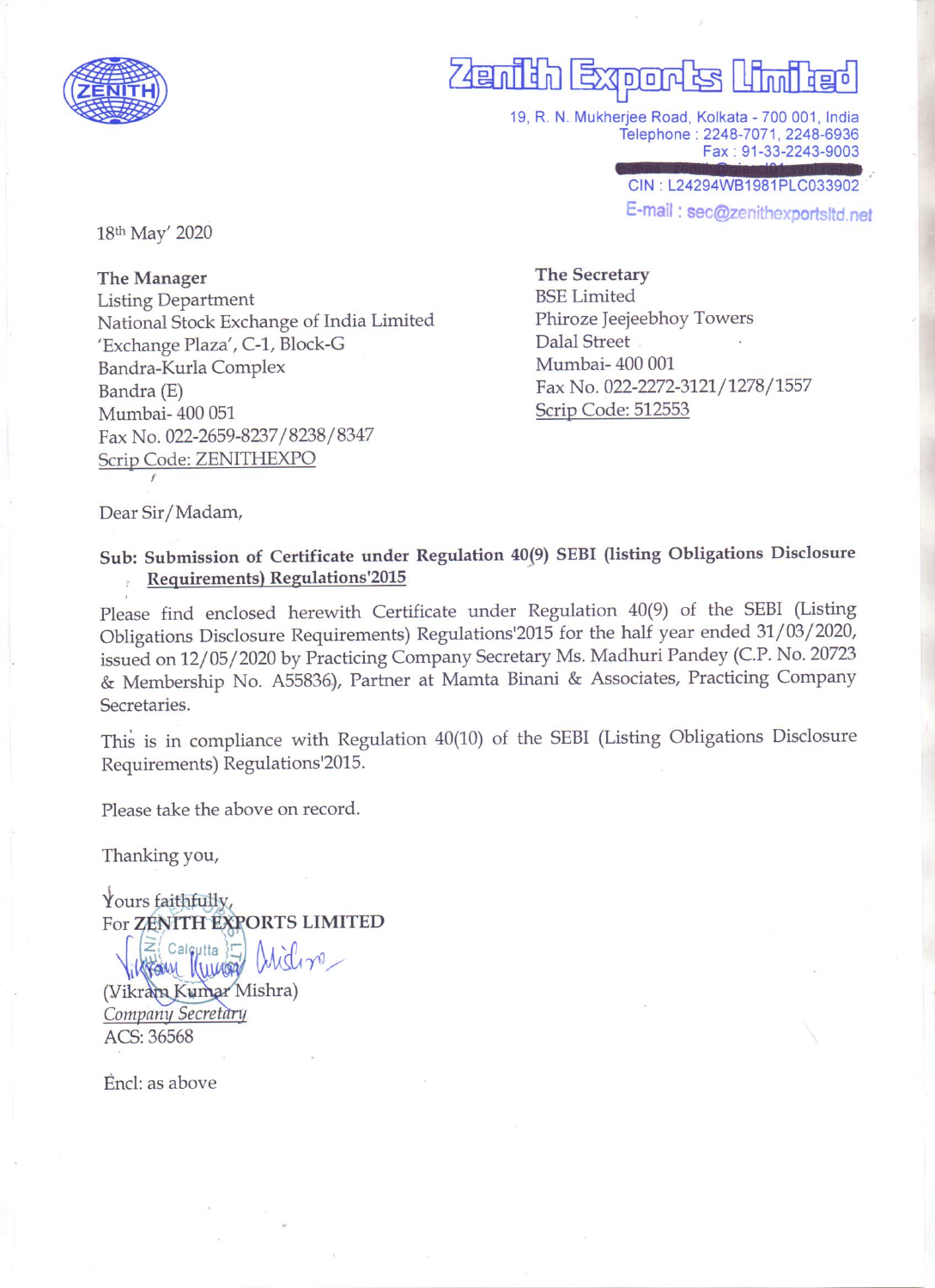

The Secretary National Stock Exchange of India Limited Exchange Plaza Plot No. C/1, G Block Bandra Kurla Complex Bandra (East) Mumbai 400051

The Secretary Bombay Stock Exchange Limited Phiroze Jeejeebhoy Towers, 17<sup>th</sup> Floor Dalal Street, Mumbai 400001

#### **Sub: Regulation 40 (9) of the SEBI (Listing Obligations and Disclosure Requirements) Regulations, 2015**

Please find enclosed herewith the Certificate (one copy) under Regulation 40 (9) of the SEBI (Listing Obligations and Disclosure Requirements) Regulations, 2015 of Zenith Exports Limited for the half year ended March, 2020.

Thanking You

Mamta Binani & Associates Practicing Company Secretaries



CS Madhuri Pandey Partner CP No.: 20723 Membership No: A55836

Place: Kolkata Date: 12.05.2020

Madhuri